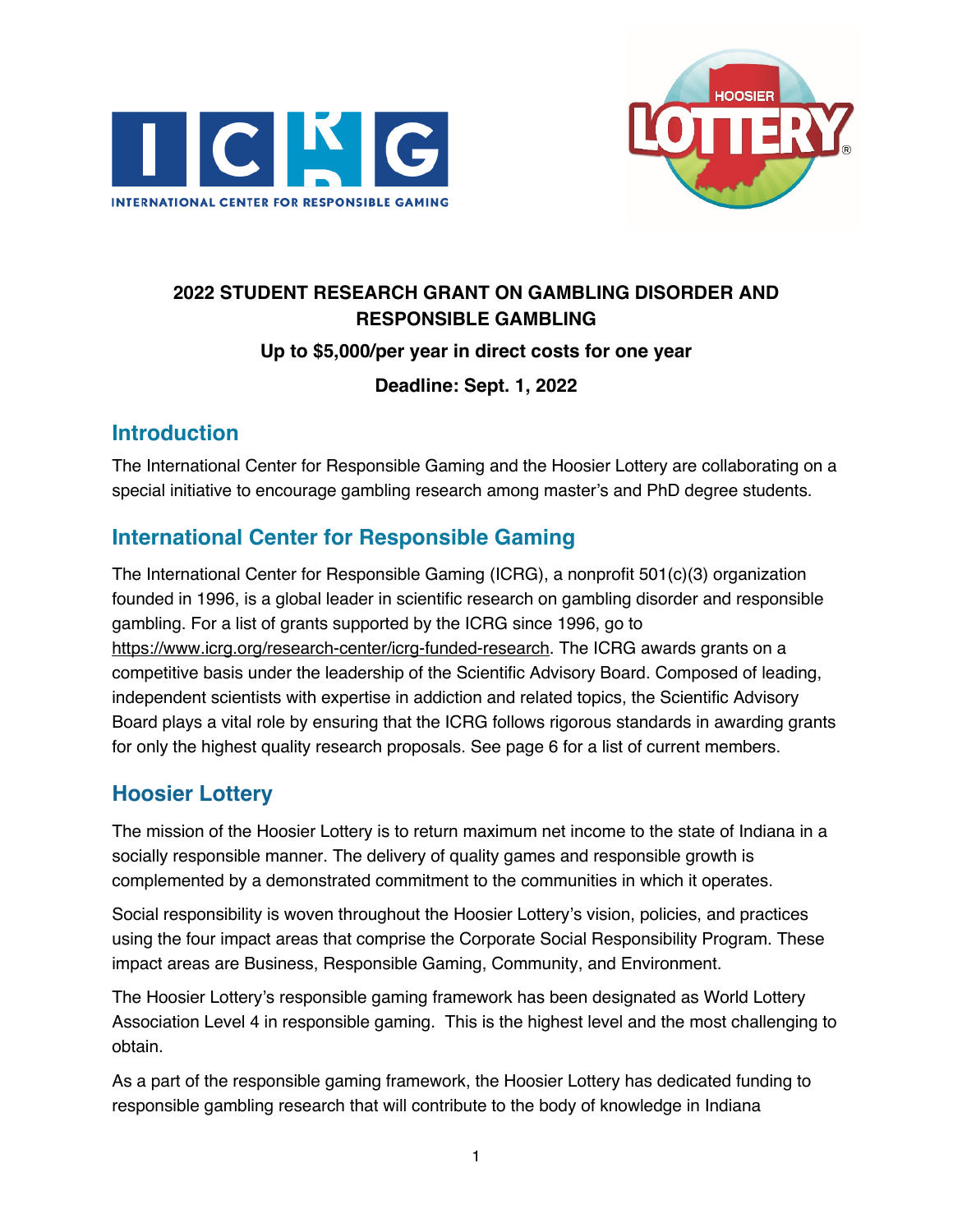surrounding problem gambling and responsible gaming. With the knowledge gained through this program, it is the hope of the Hoosier Lottery that advancement of responsible gaming initiatives can be realized by many stakeholders.

# **Eligibility**

Eligible principal investigators (PIs) are either master's degree students or doctoral students at the dissertation stage of training. Applicants who are PhD students must have an approved dissertation proposal (at the time of the award).

Applications from institutions based in the state of Indiana will be considered especially competitive.

# **Available Funding**

Applicants may request up to \$5,000 in direct costs. No indirect costs will be allowed. Funds may be used for infrastructure costs incurred by conducting research, including equipment, participant payments, recruitment of study participants, travel or animals.

# **Research Focus**

Applicants may focus on any aspect of gambling disorder, including prevention strategies such as responsible gambling. Gambling disorder is classified by the *Diagnostic and Statistical Manual of Mental Disorders* (5th edition) as a persistent and recurrent problematic gambling behavior leading to clinically significant impairment or distress. A diagnosis of gambling disorder is fulfilled when an individual meets four of nine symptoms such as needing to gamble with increasing amounts of money in order to achieve the desired excitement or is restless or irritable when attempting to cut down or stop gambling.

Although the field of study on gambling disorder has grown dramatically over the past thirty years, there remains much that we do not understand about the disorder and, therefore, many research areas are ripe for exploration.

Visit https://www.icrg.org/research-center/ncrg-funded-research/project-grants for a list of grant projects funded since 1996. Also, conduct a literature search on PubMed to see what areas of research have been conducted on these topics.

# **Review Process and Criteria**

An appropriate scientific review group convened in accordance with the standard ICRG peer review procedures, modeled on those of the National Institutes of Health (NIH), will evaluate applications for scientific and technical merit.

As part of the initial review, all applications: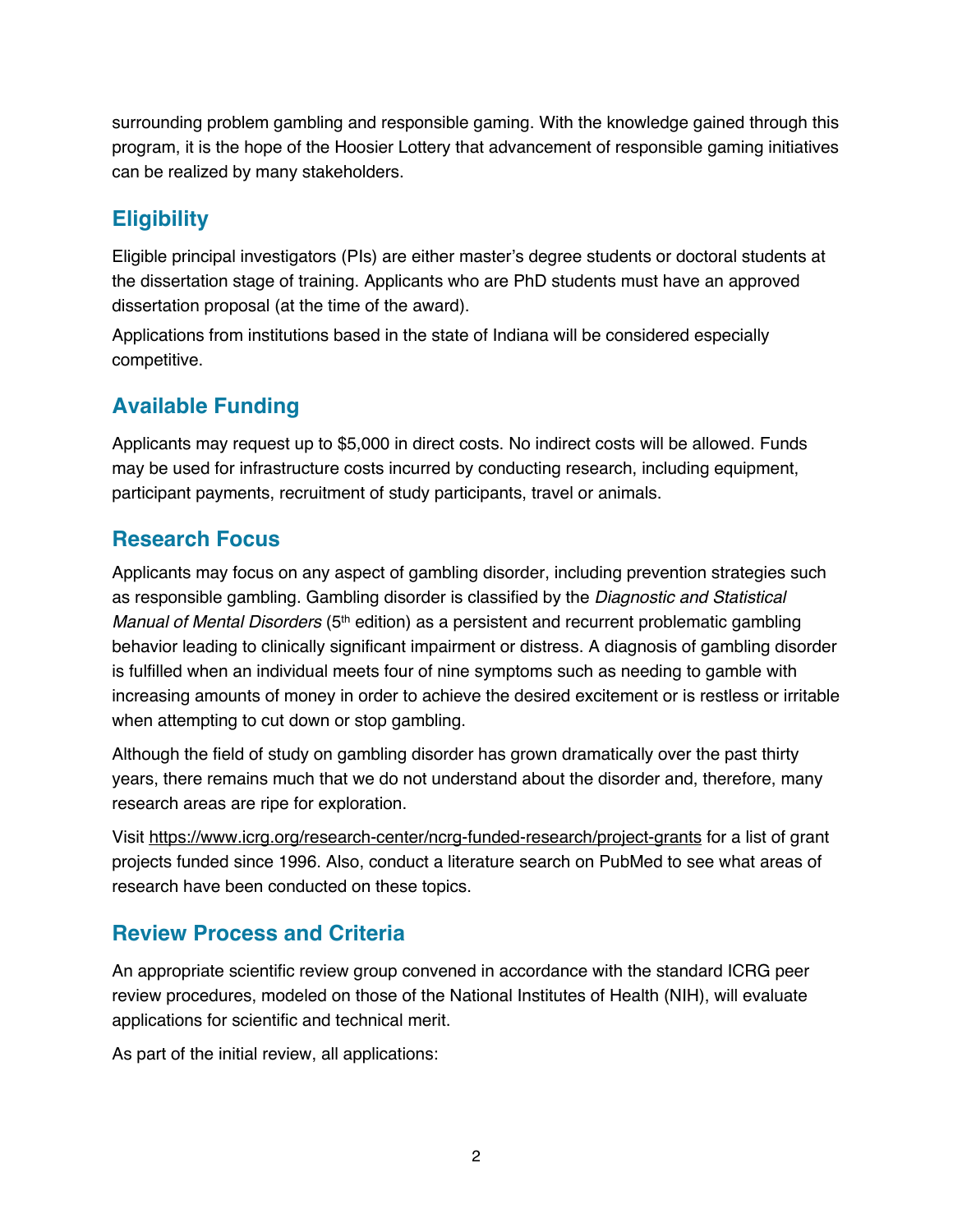- May undergo a selection process in which only those applications deemed to have the highest scientific merit, generally the top half of applications under review, will be discussed and assigned a priority score.
- Will receive a written critique in the Summary Statement.
- Will receive a second level of review by the Scientific Advisory Board, which makes the final funding decisions.

The peer review panel will evaluate proposals according to the following criteria, adapted from the NIH:

- 1. *Significance*. Does the project address an important problem or a critical barrier to progress in the field? If the aims of the project are achieved, how will scientific knowledge, technical capability and/or clinical practice be improved? How will successful completion of the aims change the concepts, methods, technologies, treatments, services or preventative interventions that drive this field?
- 2. *Investigator(s)*. Is the Principal Investigator (PI) well-suited to the project?
- 3. *Innovation*. Does the application challenge and seek to shift current research or clinical practice paradigms by utilizing novel theoretical concepts, approaches or methodologies, instrumentation or interventions? Are the concepts, approaches or methodologies, instrumentation or interventions novel to one field of research or novel in a broad sense? Is a refinement, improvement or new application of theoretical concepts, approaches or methodologies instrumentation or interventions proposed?
- 4. *Approach*. Are the overall strategy, methodology and analyses well-reasoned and appropriate to accomplish the specific aims of the project? Are potential problems, alternative strategies and benchmarks for success presented? If the project involves clinical research, are the plans for protection of human subjects from research risks justified in terms of the scientific goals and research strategy proposed?
- 5. *Environment*. Will the scientific environment in which the work will be done contribute to the probability of success? Are the institutional support, equipment and other physical resources available to the investigators adequate for the project proposed? Will the project benefit from unique features of the scientific environment, subject populations or collaborative arrangements?

## *Additional Review Considerations*

- ! *Budget:* The reasonableness of the proposed budget and the requested period of support in relation to the proposed research plan.
- ! *Letters of Support:* The faculty advisor, dissertation committee chair or university official directly responsible for supervising the dissertation research must submit a letter certifying that the PI meets the eligibility criteria for this award.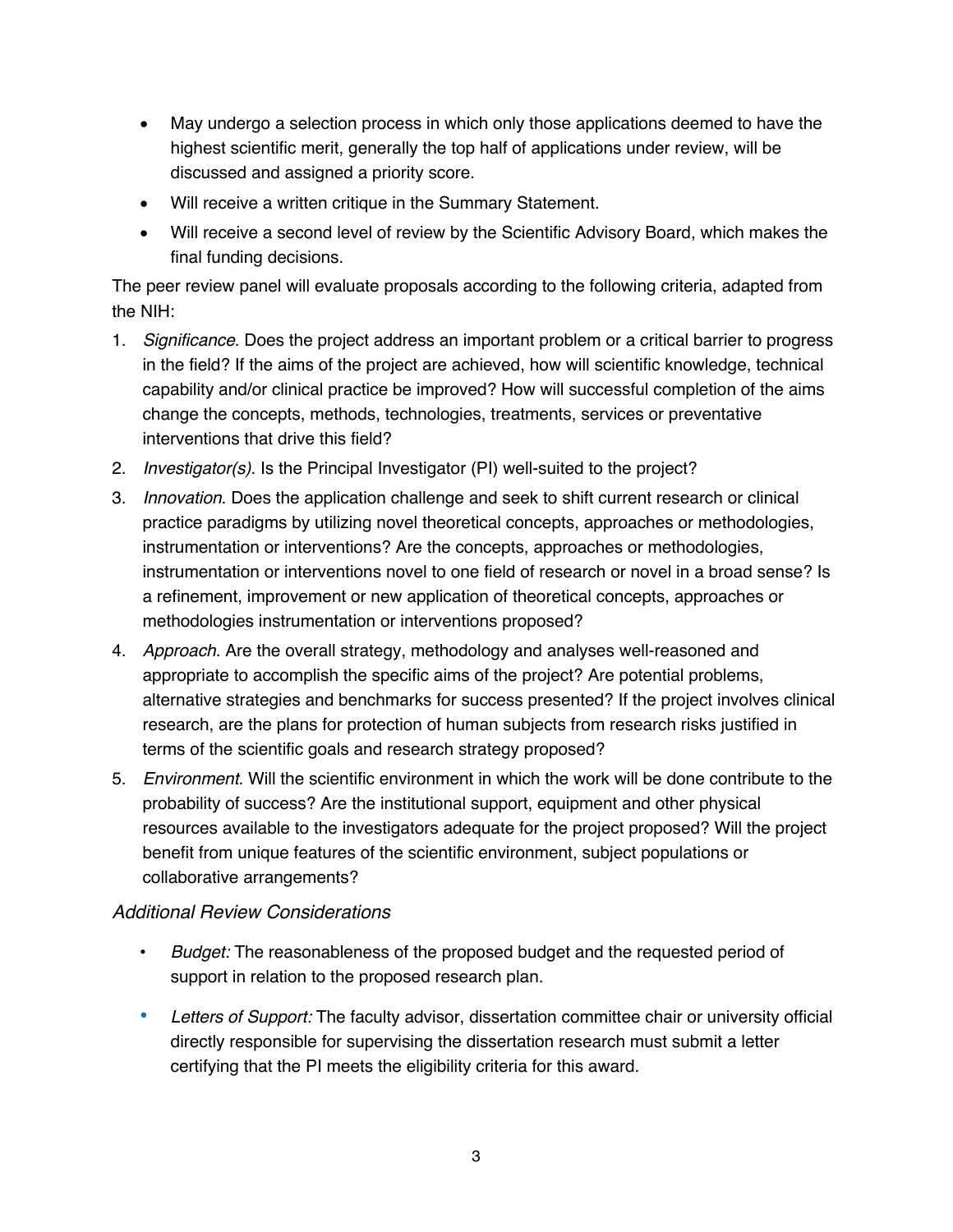# **Application Instructions**

Applicants must use the application form provided on the ICRG website (https://www.icrg.org/research-center/apply-icrg-funding). Enter text in the shaded areas on the form. The document will automatically convert the text into Arial font.

### **Face Page** (one page)

The *Principal Investigator* (PI) is the person responsible for the scientific and technical direction of the project and is the primary contact for the ICRG. Provide full name, degree(s), title, department, institution, mailing address, telephone number, and email address. Please note that if the applicant institution does not allow a student to serve as PI, the student's mentor should fill that role.

*Date of Proposed Period of Support*. Projects may begin November 1, 2022, and conclude no later than within one year.

*Funds Requested*. Requests may not exceed \$5,000 in direct costs. No Facilities & Administration or indirect costs will be allowed.

*Applicant Organization*. The Applicant Organization is legally and financially responsible for the conduct of activities supported by the award. Provide the name and contact information of the Applicant Organization's Administrative Contact.

*Regulatory Approvals*. Please check the appropriate box to indicate the use of animals (IACUC) or human subjects (IRB) in the proposed project. Note that the PI must provide a copy of the IACUC and/or IRB letter to the ICRG before award funds will be released. Pending approvals at the time of application submission are acceptable.

*Certifications*. Provide the electronic signatures of the Principal Investigator and the Official Signing for the Organization by typing the names in the shaded box and checking the "Confirm Signature" box.

### **Page Two: Aims** (one page)

Enter text into shaded areas.

*Specific Aims.* State concisely the hypothesis to be tested and the specific aim(s) to be achieved during the grant period.

### **Page Three: Budget** (one page)

Use the form provided to present a summary of the proposed budget.

### *Allowable Cost Items*:

- ! Personnel. Allowable personnel expenses include salary and applicable fringe benefits for the PI, post-docs and graduate students (if they receive a salary) and other professional and technical staff.
- ! Consultant Costs. Identify consultants by name and estimate the number of days of service and rate of compensation.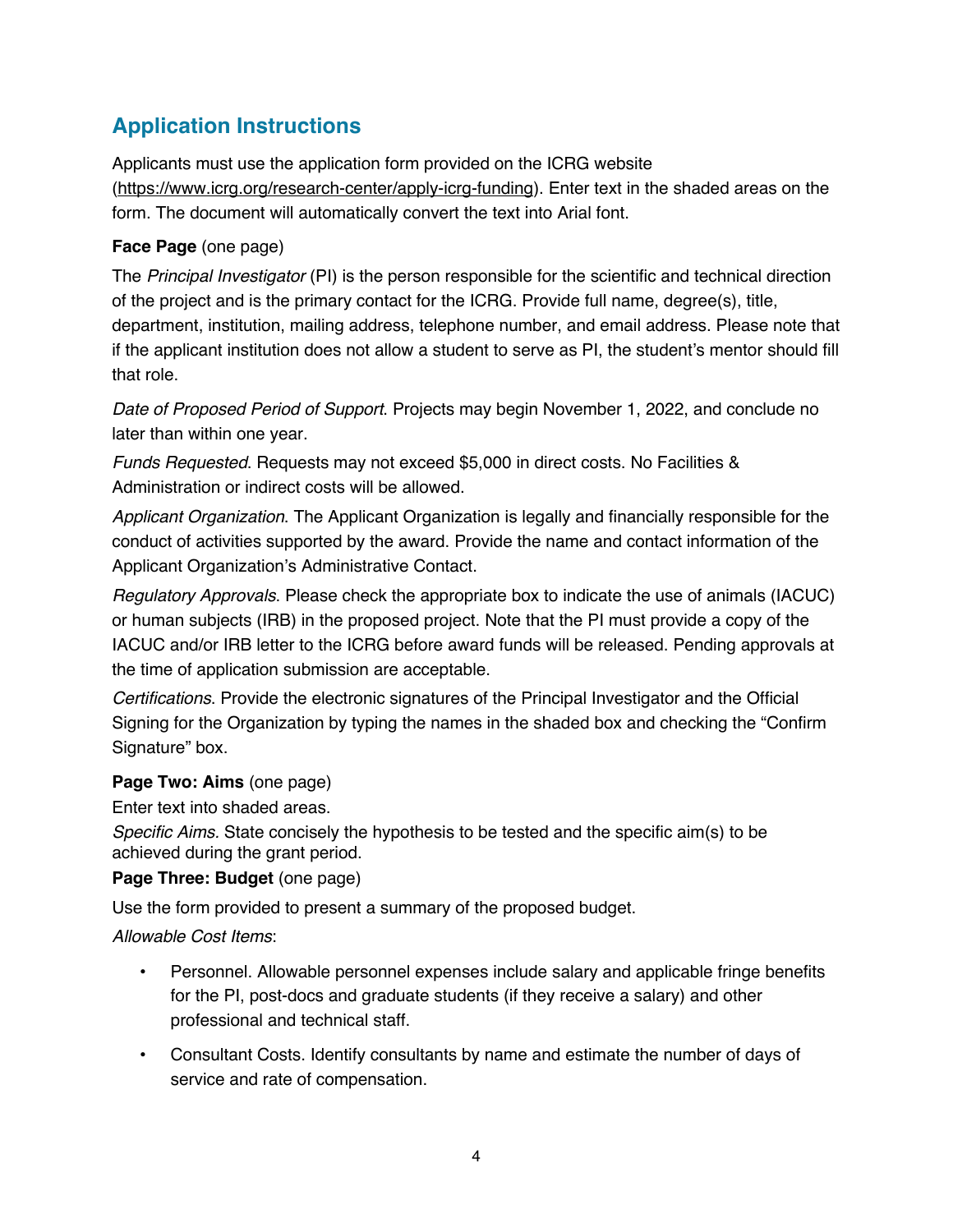! Study participants. Costs of recruitment (e.g., purchase of advertising), payments to subjects, patient care and other costs associated with the use of participants in the study.

#### *Unallowable Cost Items*

Funding will not be provided for the following:

- Administrative personnel
- Office equipment and furniture
- Tuition
- Dues and membership fees
- Maintenance/service contracts
- ! Construction, alteration, maintenance or rental of buildings or building space
- Recruiting/relocation expenses
- Entertainment/social expenses
- Pre-award costs

#### *Budget Justification*

In the space below the Budget Summary, explain and justify costs presented, providing calculations to demonstrate how amounts were determined. Enter text in the shaded area.

### **Appendix**

*Letter of Support*: The faculty advisor, dissertation committee chair or university official directly responsible for supervising the dissertation research must submit a letter certifying that the PI meets the eligibility criteria for this award.

The Appendix should also include items such as *a list of references* cited.

Provide a *biographical sketch* for the principal investigator. Download from https://www.icrg.org/research-center/apply-icrg-funding. The PI's biographical sketch should not exceed five pages.

## **Submission Process**

1. Create a single PDF document named as follows: PI's Last Name\_Student Research\_2022. Use a PDF-creation software such as Adobe® Acrobat® Professional to create the PDF rather than scanning hard copies to produce a PDF. Such files can be difficult to email or open and, therefore, will not be accepted for review. Upload the document to the ICRG's Editorial Express website https://editorialexpress.com/cgi-bin/e-editor/esubmit.cgi?dbase=icrg by 5 p.m. (Eastern) on September 1, 2022.